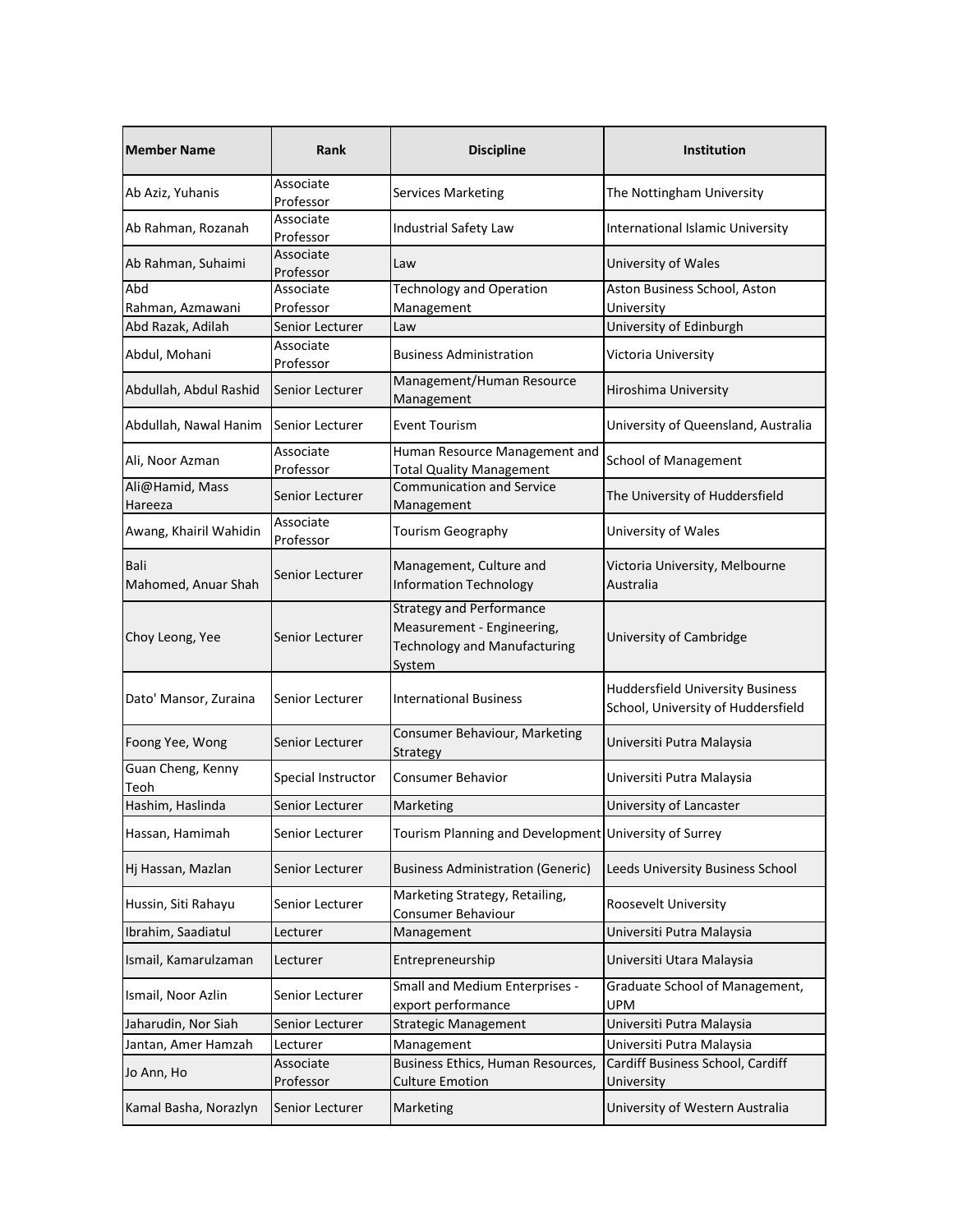| Kamarohim, Nor Azlina     | Lecturer               | Marketing                                                        | Universiti Utara Malaysia                                   |
|---------------------------|------------------------|------------------------------------------------------------------|-------------------------------------------------------------|
| Manickiam, Neelameha<br>n | Lecturer               | Human Resource Management                                        | University of Manchester                                    |
| Mohd Ishan, Zahira        | Senior Lecturer        | Franchising Law, Commercial Law                                  | Universiti Putra Malaysia                                   |
| Mohd Salleh, Lailawati    | Senior Lecturer        | Organizational Communication                                     | <b>Ohio University</b>                                      |
| Othman, Manisah           | Lecturer               | <b>Operation Management</b>                                      | Universiti Utara Malaysia                                   |
| Raja Yusof, Raja Nerina   | Senior Lecturer        | Management                                                       | University of Otago                                         |
| Ramachandran, Sridar      | Associate<br>Professor | <b>Tourism and Marketing</b>                                     | Univ. of Stratclyde                                         |
| Said, Mohd Fuaad          | Senior Lecturer        | <b>Technology Management</b>                                     | Graduate School of Management,<br>Universiti Putra Malaysia |
| Sidek, Shafie             | Senior Lecturer        | Technology Management and<br>Strategy                            | University of Newcastle, Australia                          |
| Siew Imm, Ng              | Associate<br>Professor | <b>International Business</b>                                    | University Of Western Australia                             |
| Thanasegaran, Ganesh      | Lecturer               | Marketing                                                        | Graduate School of Management,<br><b>UPM</b>                |
| Wei Chong, Choo           | Senior Lecturer        | Management Studies/Decision<br>Science                           | University of Oxford                                        |
| Yaacob, Samsudin          | Senior Lecturer        | Industrial Relations, Compensation<br>Management, Human Resource | Universiti Putra Malaysia                                   |
| Zawawi, Dahlia            | Senior Lecturer        | Organizational Behavior                                          | University of Reading                                       |
| S                         |                        |                                                                  |                                                             |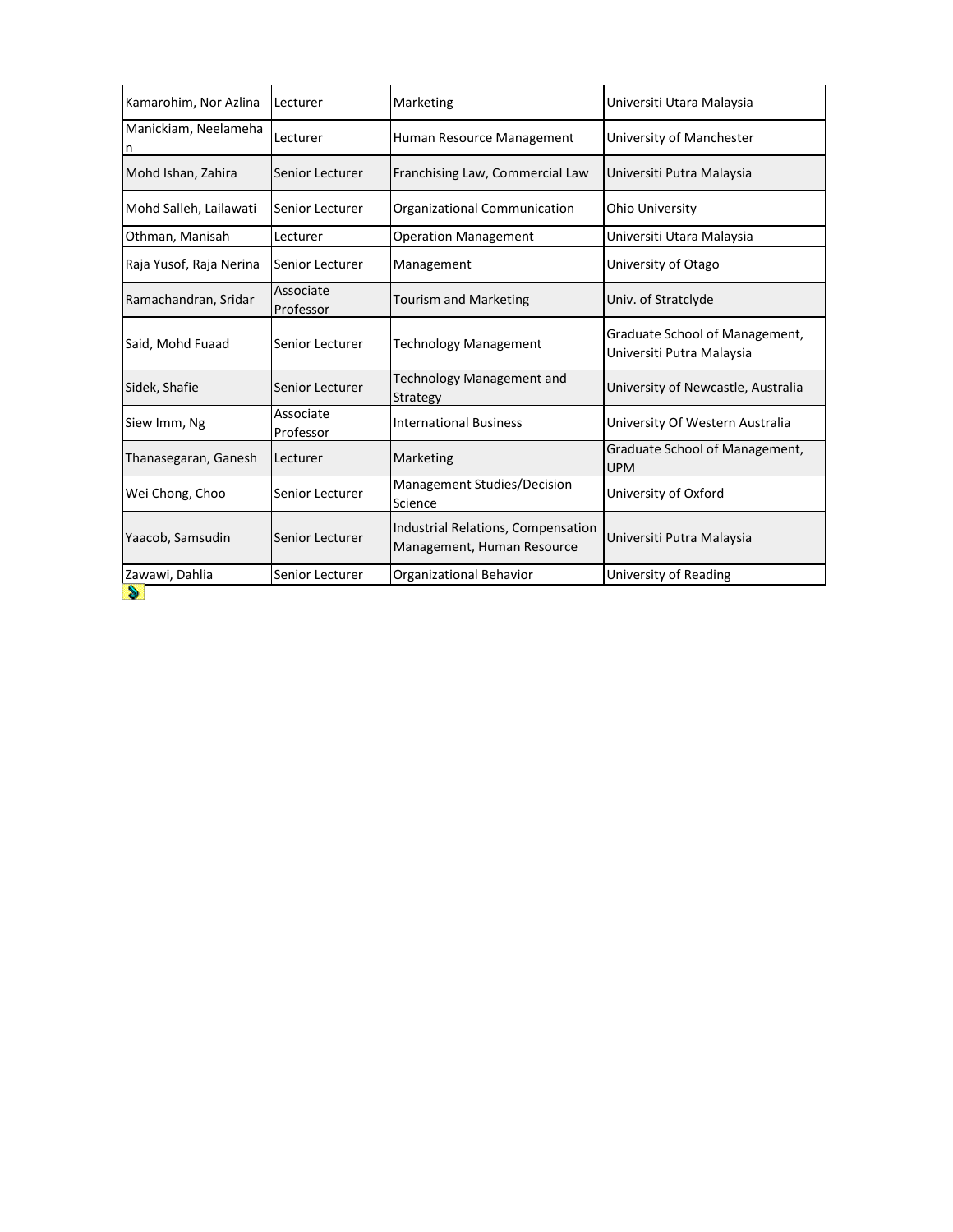| <b>Member Name</b>             | Rank                       |                                                        | <b>Institution</b>                             |
|--------------------------------|----------------------------|--------------------------------------------------------|------------------------------------------------|
| Abd Razak, Nazrul Hisyam       | Senior Lecturer            | Finance                                                | Universiti Malaya                              |
| Abd Talib, Maswati             | Lecturer                   | <b>Business Administration</b>                         | <b>Ohio University</b>                         |
| Abdul Karim, Mohamed<br>Azhar  | Professor                  | Economics                                              | University of Nottingham                       |
| Abdul Rahim, Norhuda           | Senior Lecturer            | Finance                                                | University of Stirling                         |
| Abdul Rahman, Fauziah          | Lecturer                   | Management Accounting                                  | N/A                                            |
| Abdul Razak, Hasri Mustafa     | Senior Lecturer            | Accounting                                             | University of Wollongong                       |
| Abdullah, Amalina              | Senior Lecturer            | Accounting-Management<br>Ethics                        | Universiti Putra Malaysia                      |
| Abdullah, Asna Atqa            | Lecturer                   | <b>Financial Accounting</b>                            | Universiti Kebangsaan Malaysia                 |
| Abu Kasim, Nor Aziah           | Associate Professor        | <b>Management Accounting</b>                           | University of Manchester                       |
| Amin Noordin, Bany Ariffin     | Associate Professor        | Finance                                                | Universiti Kebangsaan Malaysia                 |
| Fan Fah, Cheng                 | Associate Professor        | Finance                                                | University Putra Malaysia                      |
| Johari, Jalila                 | Lecturer                   | Financial Accounting and IFRS Universiti Malaya        |                                                |
| Kamarudin, Fakarudin           | Senior Lecturer            | Finance                                                | Universiti Putra Malaysia                      |
| Mahat, Fauziah                 | <b>Associate Professor</b> | <b>Business Administration</b>                         | <b>Graduate School of Management</b>           |
| Mat Daud, Zaidi                | Senior Lecturer            | <b>Public Sector Accounting</b>                        | University of Stirling                         |
| Md. Nassir, Annuar             | Professor                  | Finance                                                | Universiti Putra Malaysia                      |
| Minai, Badriyah                | Senior Lecturer            | <b>Business Administration</b>                         | Queensland                                     |
| Mohammad Shah, Sabarina        | Lecturer                   | <b>Financial Accounting</b>                            | Universiti Kebangsaan Malaysia                 |
| Mohd Ashhari, Zariyawati       | Senior Lecturer            | Finance                                                | School of Graduate Studies, UPM                |
| Mohd Saat, Nur Ashikin         | Senior Lecturer            | Corporate Governance and<br>Firm Performance           | Cardiff University, Cardiff Business<br>School |
| Mohd Said, Ridzwana            | Senior Lecturer            | Accounting                                             | International Islamic University<br>Malaysia   |
| Mohd Shawal, Nor Aishah        | Lecturer                   | <b>Finance and Accounting</b>                          | University of Stirling                         |
| Mohd. Nasir, Azhar             | Senior Lecturer            | <b>Tax Policy</b>                                      | The University of Edinburgh                    |
| Muhamad, Haslinah              | Lecturer                   | <b>Accounting Education</b>                            | Universiti Putra Malaysia                      |
| Muhamed, Salmah                | Lecturer                   | Accounting                                             | University of Glasgow                          |
| Muhammad, Junaina              | Senior Lecturer            | Finance                                                | Universiti Kebangsaan Malaysia                 |
| Mustapha, Mazlina              | Senior Lecturer            | Audit and Corporate<br>Governance                      | Universiti Utara Malaysia                      |
| Nahar, Hairul Suhaimi          | Senior Lecturer            | <b>Financial Reporting</b>                             | N/A                                            |
| Ngalim, Siti Manisah           | Lecturer                   | <b>Financial Accounting</b>                            | N/A                                            |
| Osman, Mohammad Noor<br>Hisham | Lecturer                   | <b>Management Accounting</b>                           | Universiti Putra Malaysia                      |
| Saidin, Saidatunur Fauzi       | Tutor                      | Corporate Governance and<br><b>Financial Reporting</b> | Universiti Sains Malaysia                      |
| Selamat, Aslam Izah            | Senior Lecturer            | Finance                                                | N/A                                            |
| Senik, Rosmila                 | Senior Lecturer            | Management                                             | University of Southampton                      |
| Sheikh Hassan, Ahmad<br>Fahmi  | Senior Lecturer            | <b>Islamic Banking</b>                                 | Cardiff University                             |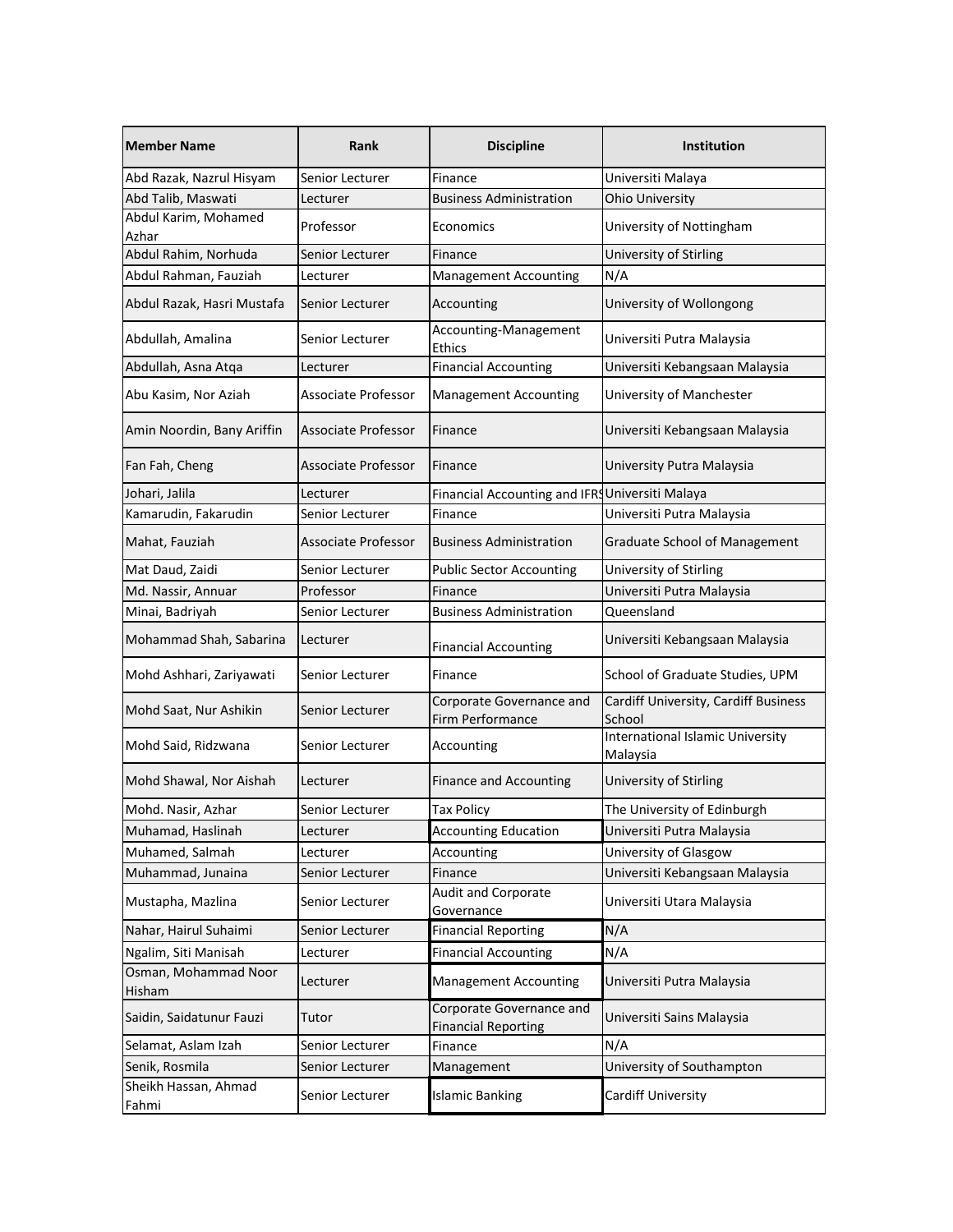| Syed Mohamed, Mohamed<br>Ariff | Professor           | Accounting                   | University of Alabama            |
|--------------------------------|---------------------|------------------------------|----------------------------------|
| Turmin, Siti Zaidah            | Senior Lecturer     | Accounting                   | Universiti Kebangsaan Malaysia   |
| Tze San, Ong                   | Associate Professor | <b>Management Accounting</b> | University of Leeds, UK          |
| Wei Ni, Soh                    | Senior Lecturer     | Finance                      | Universiti Putra Malaysia        |
| Yahya, Mohamed Hisham          | Senior Lecturer     | Finance                      | Universiti Kebangsaan Malaysia   |
| Yeng Wai, Lau                  | Senior Lecturer     | Accounting                   | University of Melbourne          |
| Yusri, Yusniyati               | Senior Lecturer     | <b>Financial Accounting</b>  | Universiti Sains Malaysia        |
| Zolkaply, Zulnurhaini          | Tutor               | Accountancy                  | School of Accounting and Finance |
| D                              |                     |                              |                                  |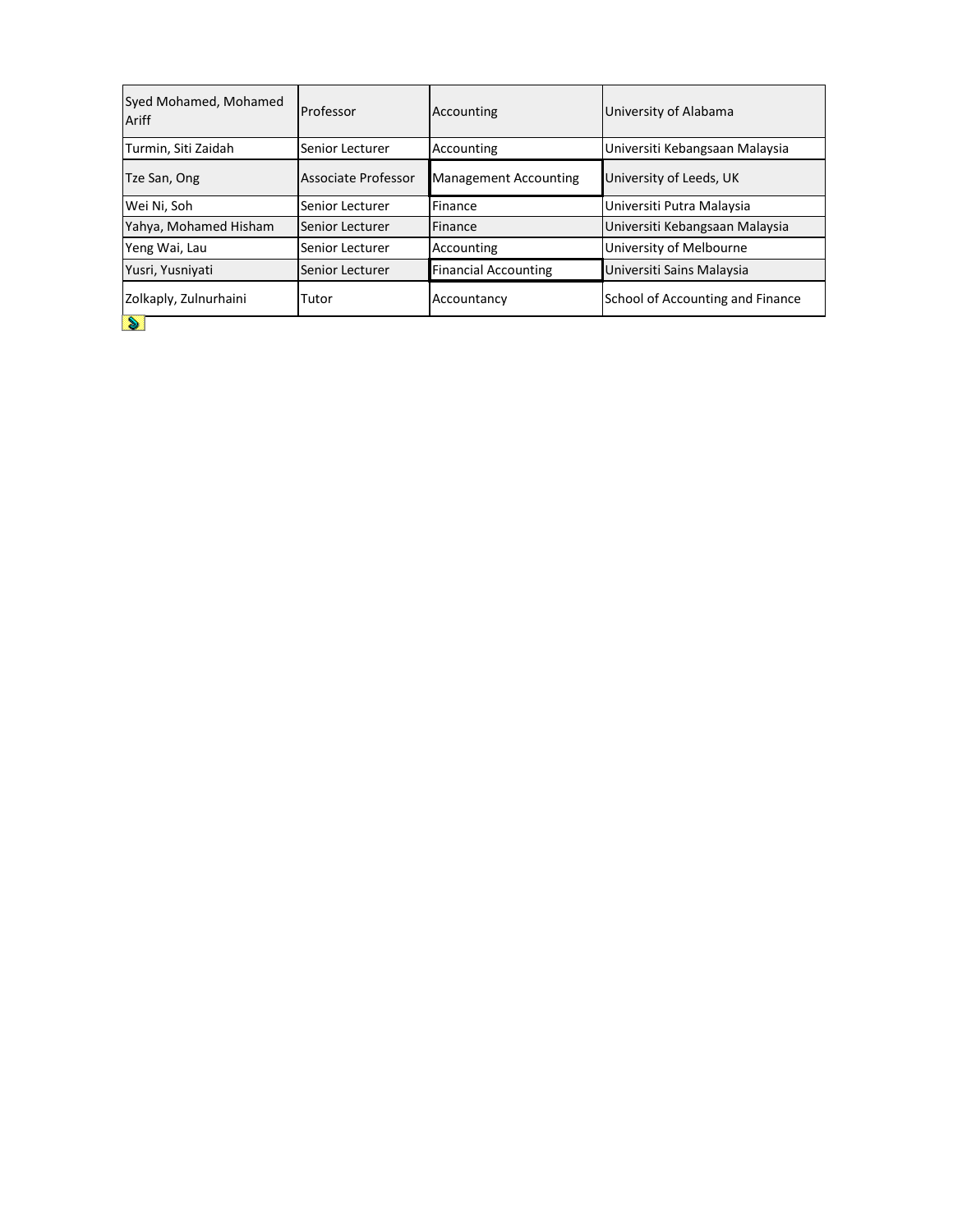| <b>Member Name</b>                 | Rank                   | <b>Discipline</b>                             | Institution                                                                      |
|------------------------------------|------------------------|-----------------------------------------------|----------------------------------------------------------------------------------|
| Abd Ghani, Judhiana                | Senior Lecturer        | <b>Business Economics</b>                     | Victoria University Australia)                                                   |
| Abdul Samad, Abdul Rahim           | Associate<br>Professor | Natural Resource & Environmental<br>Economics | Universiti Putra Malaysia                                                        |
| Ahmad Sidique, Shaufique<br>Fahmi  | Associate<br>Professor | <b>Environmental Economics</b>                | Michigan State University                                                        |
| Baharumshah, Ahmad<br>Zubaidi      | Professor              | Econometrics, Macroeconomics                  | University of Illinois                                                           |
| Chin, Lee                          | Associate<br>Professor | <b>International Economics</b>                | Universiti Putra Malaysia                                                        |
| Habibullah, Muzafar Shah           | Professor              | Monetary Economics, Banking                   | University of Southampton                                                        |
| Haji<br>Othman, Mohd Shahwahid     | Professor              | <b>Forestry Economics</b>                     | State University of New York                                                     |
| Hamzah, Hanny Zurina               | Senior Lecturer        | <b>International Economics</b>                | <b>Graduate School of East Asian</b><br>Studies (GSEAS), Yamaguchi<br>University |
| Hassan, Azman                      | Senior Lecturer        | <b>Industrial Economics</b>                   | Universiti Putra Malaysia                                                        |
| Ibrahim, Saifuzzaman               | Senior Lecturer        | <b>International Economics</b>                | Department of Economics &<br>Related Studies, University of<br>York, UK.         |
| Ishak, Suryati                     | Senior Lecturer        | <b>Development Economics</b>                  | Universiti Islam Antarabangsa<br>Malaysia                                        |
| Ismail, Normaz Wana                | Associate<br>Professor | Economics                                     | University of Southampton                                                        |
| Kaliappan, Shivee Ranjanee         | Senior Lecturer        | <b>International Economics</b>                | International Islamic University<br><b>Malaysia</b>                              |
| Mazlan, Nur Syazwani               | Senior Lecturer        | <b>Financial Economics</b>                    | University of Bristol, United<br>Kingdom                                         |
| Mhd Bani, Nor Yasmin               | Senior Lecturer        | Ekonometrik                                   | University of Leicester                                                          |
| Mohamed, Azali                     | Professor              | Economics                                     | Cardiff Business School,<br>University of Wales                                  |
| Mohamed Nor, Norashidah            | Senior Lecturer        | <b>Health Economics</b>                       | Universiti Putra Malaysia                                                        |
| Mohammad<br>Afandi, Syamsul Herman | Senior Lecturer        | <b>Recreation Economics</b>                   | Universiti Putra Malaysia                                                        |
| Mohd Noor, Zaleha                  | Associate<br>Professor | <b>Development Economics</b>                  | Universiti Kebangsaan Malaysia                                                   |
| Niaz Ahmad, Mohd Naseem            | Senior Lecturer        | <b>Financial Economics</b>                    | Universiti Kebangsaan Malaysia                                                   |
| R. Abdullah, Nik Mustapha          | Professor              | Agric. and Resource Economics                 | <b>Oregon State University</b>                                                   |
| Saari, Mohd Yusof                  | Senior Lecturer        | <b>Development Economics</b>                  | university of groningen                                                          |
| Said, Rusmawati                    | Associate<br>Professor | Labour Economics and Development              | Cardiff University                                                               |
| Samdin, Zaiton                     | Associate<br>Professor | Tourism                                       | University of Exeter                                                             |